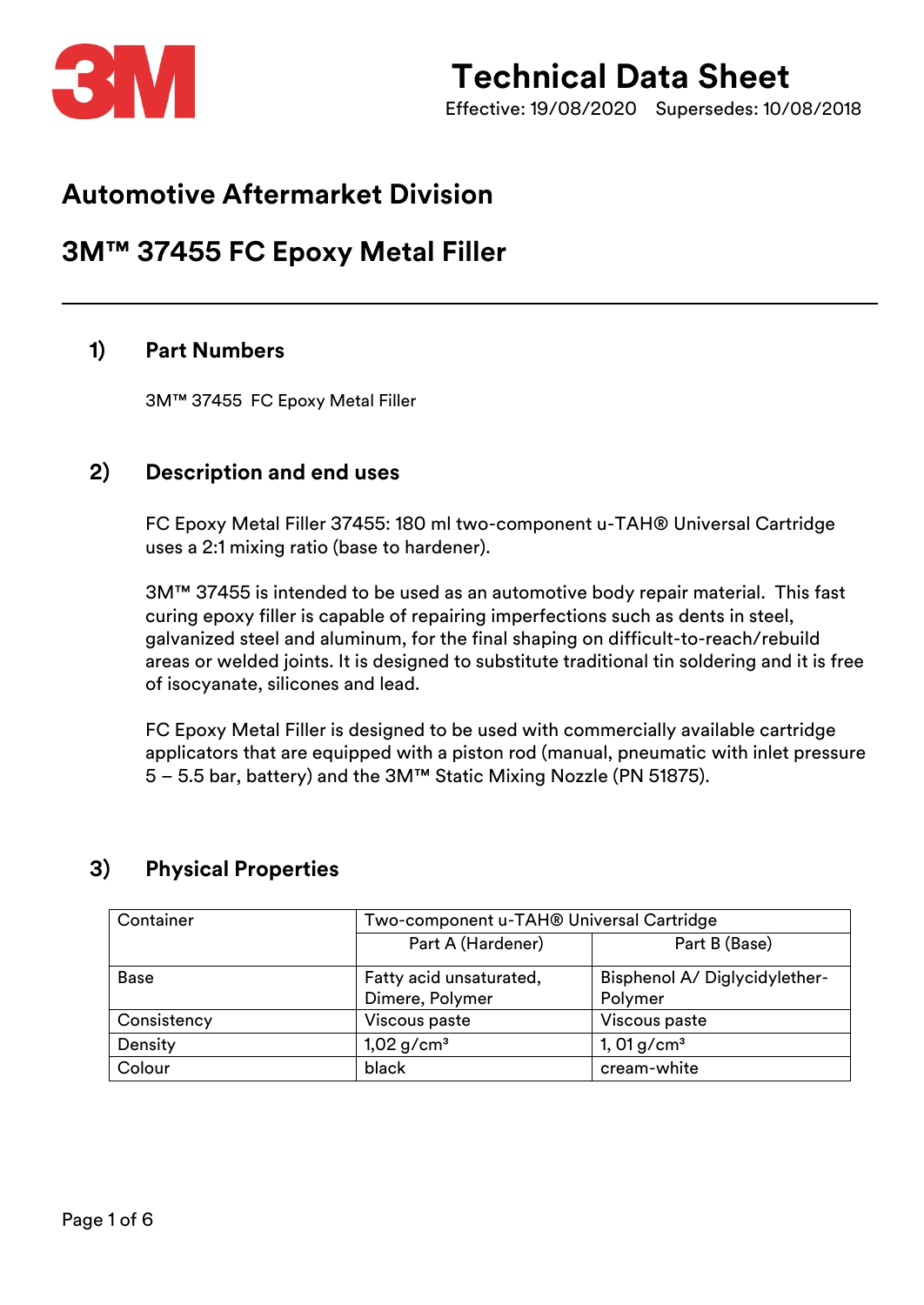

The following times have been determined with ambient air temperature and a substrate temperature at 20 – 25°C and are considered typical values.

| Work Time:                                       | $\sim$ 15- 20 min. @ 22 °C                       |  |
|--------------------------------------------------|--------------------------------------------------|--|
| Mix Nozzle dwell time: $\sim$ 15-20 min. @ 22 °C |                                                  |  |
| Sand time:                                       | $\sim$ 4 h @ 22 °C or $\sim$ 10 - 20min. @ 70 °C |  |
| Object temperature                               | $(IR$ Curing)                                    |  |
| Usage temperature:                               | $10 - 40 °C$                                     |  |
| Optimum temperature: $15 - 35$ °C                |                                                  |  |

Tipp for use: warming up the surface to ~30°C before material application will help to accelerate curing, particularly at cold ambient temperatures

### **4) Directions for Use**

#### Preparation

Surfaces should be thoroughly de-greased and free from dirt and dust. Sand the damaged area with a P80-P120 abrasive disc. To remove any corrosion or broken paint, a suitable Fiber Disc or 3M™ Bristle Disc should be used. Wipe dust away and clean the surface with 3M™ 08984 General Purpose Adhesive Cleaner.

Wear appropriate personal protective equipment when working with FC Epoxy Metal Filler. Refer to the relevant MSDS and applicator user manual.

Application method

Installing the cartridge:

- Screw off coupling ring and remove cap
- Insert the cartridge into a suitable application gun
- Before attaching the mixer to the cartridge, squeeze out a small amount of material until both components run equally
- Attach static mixer
- Do not use the first 2-4 cm of extruded material, this might not be perfectly mixed. This instruction is directed to a new cartridge to allow initial equalisation, any further material is good to use.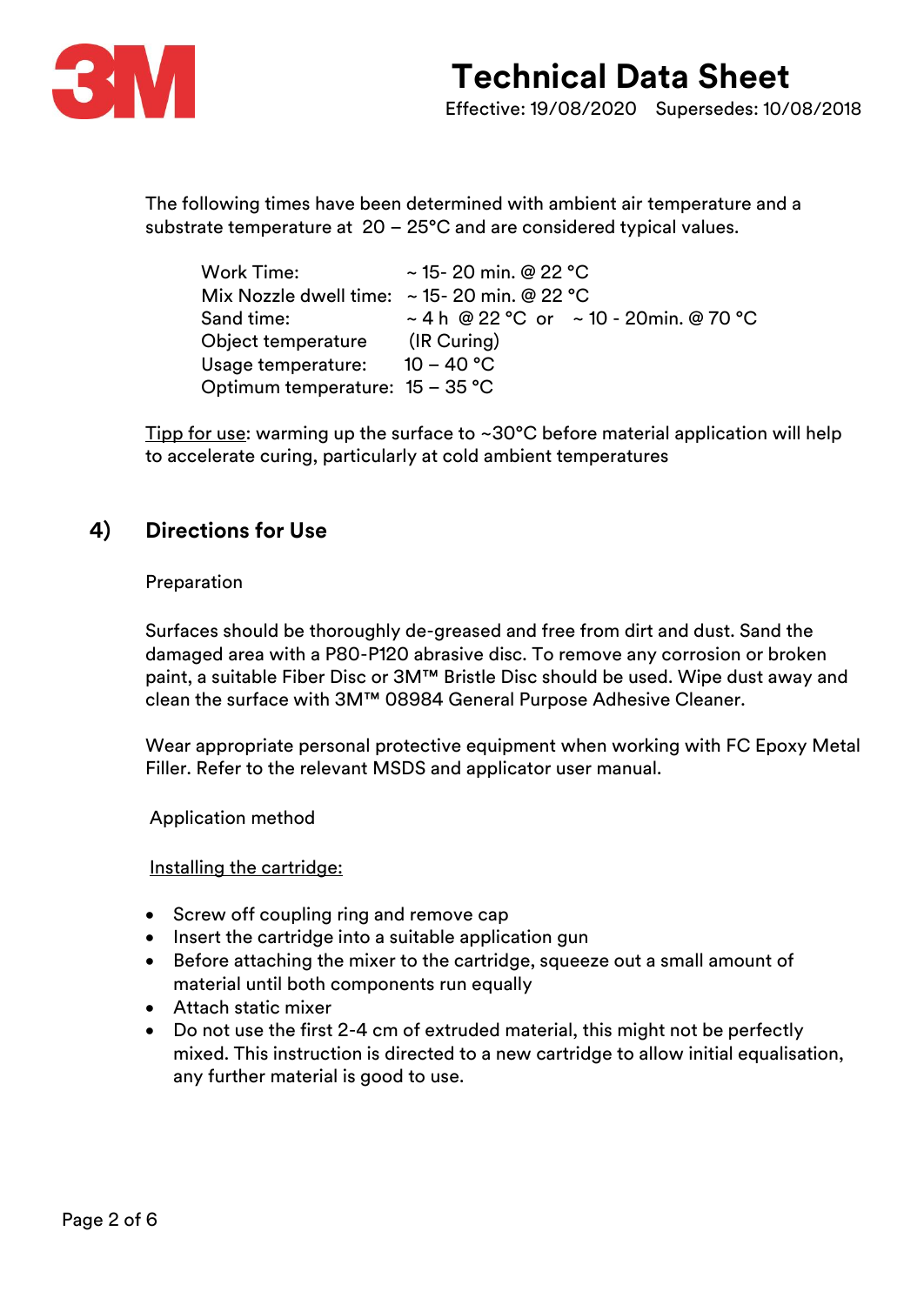

Effective: 19/08/2020 Supersedes: 10/08/2018



#### Dispensing techniques:

- Material may be dispensed directly onto the damaged area, or a spreader or a mixing board.
- Proceed with application method (e.g. spreading) as desired.
- You may continue to dispense material until the normal material curing process clogs the mixing nozzle – typically after approximately 15 to 20 minutes. If more repair material is desired after curing has occurred, remove and install a new nozzle.
- Maximum finished thickness should not exceed 4-6 mm, maximum layer thickness should not exceed 2-3 mm.

Best practice application techniques to ensure minimal risk of pinholes: Keep nozzle tip always in the material, place beads directly next to each other



A small amount of equalisation waste with a new nozzle is possible if previous material was expressed with high pressure or if a large amount was expressed before.

Always check that the colour of the material coming out is a shade of grey, if in doubt, discard the first couple of cm.

CAUTION: Be sure to replace nozzles containing fully or semi cured material to prevent damage to cartridge or nozzle or personal injury. If material is dispensed through nozzle containing cured material, re-equalisation of material might be needed. Dispose of uncured material in an approved waste stream.

Infra Red Curing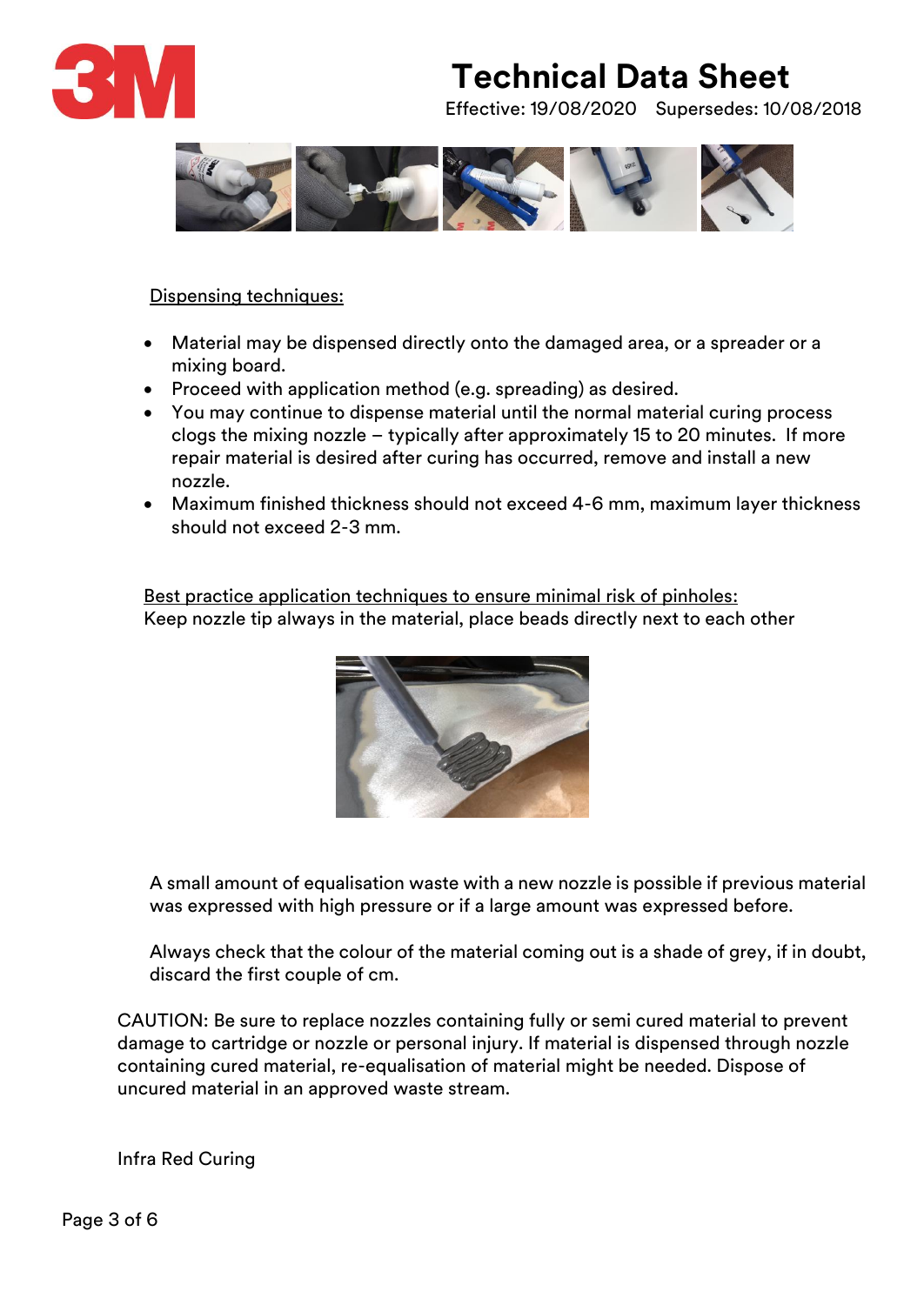

Effective: 19/08/2020 Supersedes: 10/08/2018

- Start the accelerate drying after gelling of 3M™ 37455 / ~ 15min after application
- The exothermic reaction of the fresh material could otherwise be triggered too quickly, which could generate blistering.
- Refer to and follow the manufacturer's instructions when using IR equipment for the accelerate curing of 3M™ FC Epoxy Metal Filler
- The following are typical figures provided for guidance
	- $\circ$  Short wave  $-4$  min at full power
	- $\circ$  4:20:70 4 minutes total time Temperature increase 20 $\degree$ C per minute Maximum Object Temperature is 70°C
	- o Medium wave 5-10 min at full power

Distance from panel : Consult IR equipment manufacturers instructions

Next steps – following layers

If there is a need for an additional application / layer of 3M™ 37455, please repeat the following process steps:

- Application of 3M™ FC Epoxy Metal Filler
	- $\triangleright$  Material can be applied over itself without any difficulty
- Drying
- Surface grinding
	- $\triangleright$  Also workable with a body file

Next steps:

- Application of 2K Polyester Filler or Glaze
- Further processing at the repaired area can be overpainted according to the paint manufacturers guidelines.

### **5) Storage**

18 months from original date of manufacture in the original sealed packaging between 10 °C – 25 °C. Refer to label for expiry date. Any opened cartridge can be stored with the used nozzle on for a few days; be sure to put a fresh nozzle on before using the cartridge again.

## **6) Safety**

Read full instructions and material safety data sheet before use.

IMPORTANT: This product contains hazardous materials and therefore appropriate personal protective equipment should always be used. Please refer to the label and consult the material safety data sheet for full handling instructions and personal protection information. These are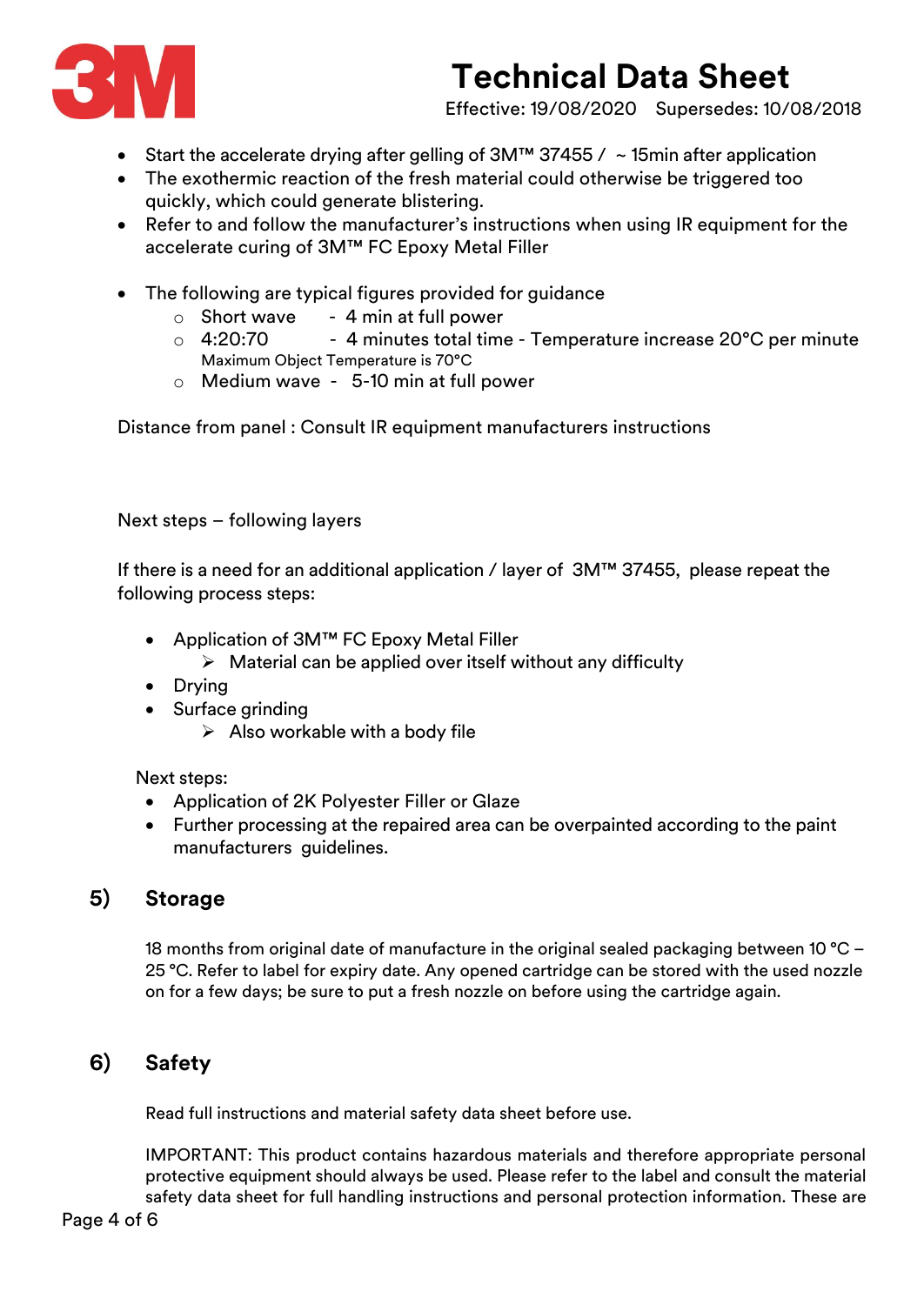

Effective: 19/08/2020 Supersedes: 10/08/2018

available via your stockiest. The supplier disclaims any liability where the user does not wear recommended personal protective equipment.

#### **3M™ 37455 FC Epoxy Metal Filler is designed FOR PROFESSIONAL INDUSTRIAL USE ONLY.**

#### **7) Disclaimer**

All statements, technical information and recommendations are based on tests we believe to be reliable as at the date of hereof, but the accuracy or completeness thereof is not guaranteed. Please ensure before using the product that it is suitable for your intended use. Since the conditions and methods of use of the product and of the information referred to herein are beyond our control, other than for fraudulent misrepresentation, 3M expressly disclaims any and all liability as to any results obtained or arising from any use of the product or reliance on such information.

For Additional Health and Safety Information

| 3M United Kingdom plc         | <b>3M Ireland Limited</b>     | 3M Denmark a/s                |
|-------------------------------|-------------------------------|-------------------------------|
| <b>Automotive Aftermarket</b> | <b>Automotive Aftermarket</b> | <b>Automotive Aftermarket</b> |
| 3M Centre,                    | The Iveagh Building           | Hannemanns Allé 53            |
| Cain Road,                    | <b>Carrickmines Park</b>      | 2300 København S              |
| Bracknell,                    | Carrickmines, Dublin 18       |                               |
| <b>RG12 8HT</b>               | Tel: +353 12160301            |                               |
| Tel: +44 (0)161 237 6391      | aadukenquiries@mmm.com        | Tel: +45 43480100             |
| aadukenquiries@mmm.com        | www.3Mbodyshop.co.uk          | aadukenquiries@mmm.com        |
| www.3Mbodyshop.co.uk          |                               | www.3MAuto.dk                 |
|                               |                               |                               |
| 3M Finland, Suomen 3M Oy      | <b>3M Svenska AB</b>          | 3M Norge AS                   |
| Automotive Aftermarket        | <b>Automotive Aftermarket</b> | <b>Automotive Aftermarket</b> |
| Keilaranta 6                  | Herrjärva torg 4              | Kanalveien 2                  |
| 02150 Espoo                   | 170 67 Solna                  | 2004 Lillestrøm               |
| Tel: 09 5252 1                | Tel: 08-922100                | Tel: 06384                    |
| aadukenquiries@mmm.com        | aadukenquiries@mmm.com        | aadukenquiries@mmm.com        |
| www.3M.fi/autotuotteet        | www.3M.se/bileftermarkad      | www.3m.no/auto                |
|                               |                               |                               |
| 3M Latvija                    | 3M Eesti OU                   | <b>3M Lietuva</b>             |
| K.Ulmana 5                    | Pärnu mnt. 158                | A. Goštauto str. 40 A         |
| Riga, LV-1004                 | 11317 Tallinn                 | LT-01112 Vilnius              |
| Tel: +371 67066120            | Tel: +372 6 115 902           | Tel: +370 5 2160780           |
| aadukenquiries@mmm.com        | aadukenquiries@mmm.com        | aadukenquiries@mmm.com        |
| www.3m.lv                     | www.3m.ee                     | www.3m.lt                     |
|                               |                               |                               |

3M is the trademark of 3M Company, © 3M 2020, All rights reserved.